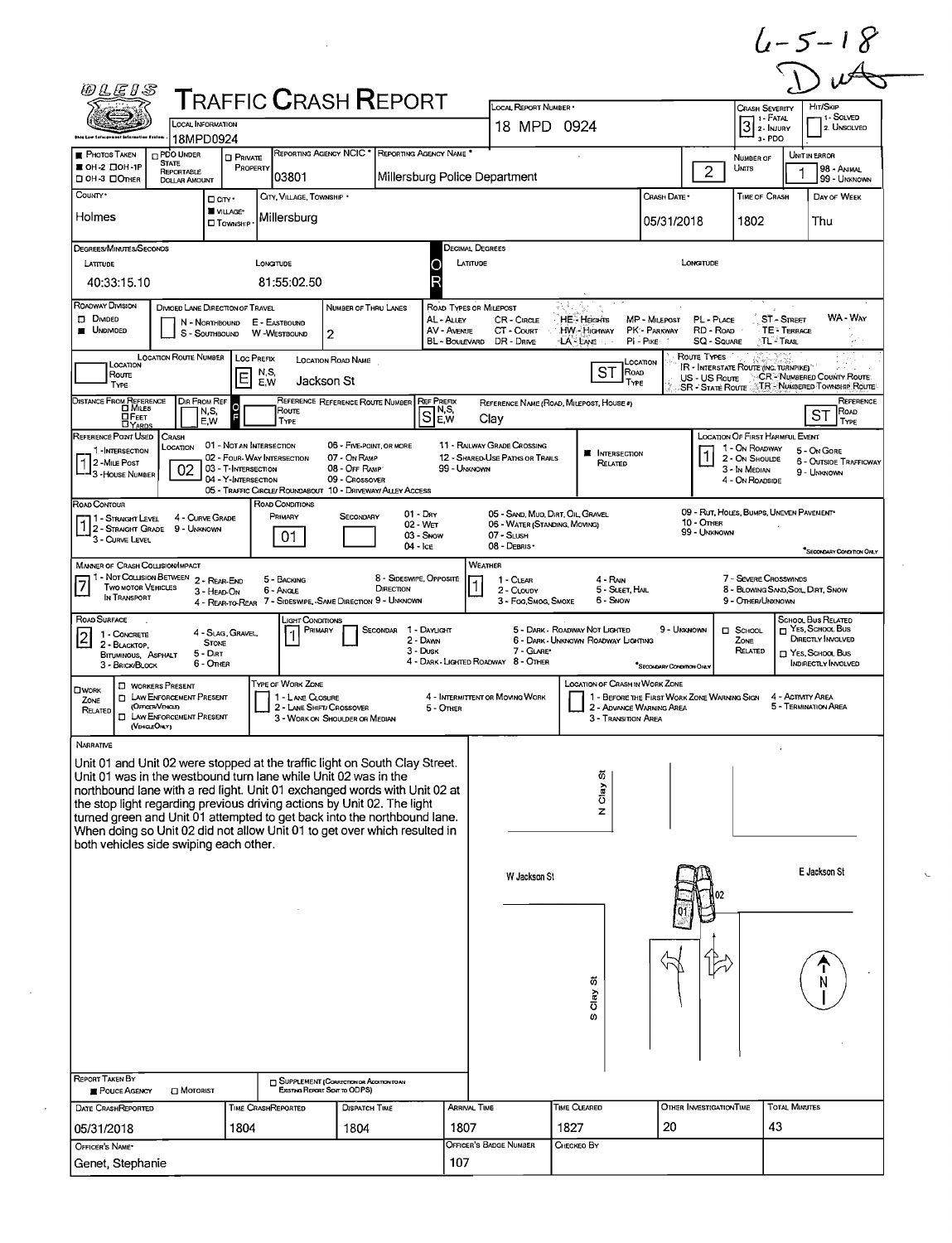| Unit                                                                                                                                                                           |                                                                                                                                                   |                                                                                         |                                                                         |                                                                                                                           |  |  |  |  |
|--------------------------------------------------------------------------------------------------------------------------------------------------------------------------------|---------------------------------------------------------------------------------------------------------------------------------------------------|-----------------------------------------------------------------------------------------|-------------------------------------------------------------------------|---------------------------------------------------------------------------------------------------------------------------|--|--|--|--|
|                                                                                                                                                                                |                                                                                                                                                   |                                                                                         | LOCAL REPORT NUMBER<br>18 MPD 0924                                      |                                                                                                                           |  |  |  |  |
| UNIT NUMBER<br>OWNER NAME: LAST, FIRST, MIDDLE ( C SAME AS DRIVER )                                                                                                            |                                                                                                                                                   | OWNER PHONE NUMBER                                                                      | DAMAGE SCALE                                                            | DAMAGE AREA                                                                                                               |  |  |  |  |
| Sheds Direct Inc.                                                                                                                                                              |                                                                                                                                                   |                                                                                         | 3                                                                       | FRONT                                                                                                                     |  |  |  |  |
| <b>CISAME AS DRIVER</b> )<br>OWNER ADDRESS: CITY, STATE, ZIP                                                                                                                   |                                                                                                                                                   |                                                                                         | 1 - Nove                                                                | Π<br>۵                                                                                                                    |  |  |  |  |
| 6156 Petra Mill Rd, Granite Falls, NC, 28630                                                                                                                                   |                                                                                                                                                   |                                                                                         |                                                                         |                                                                                                                           |  |  |  |  |
| LP STATE<br>LICENSE PLATE NUMBER                                                                                                                                               | Vehicle Identification Number                                                                                                                     |                                                                                         | 2 - MINOR<br># Occupants                                                |                                                                                                                           |  |  |  |  |
| OН<br>G297394                                                                                                                                                                  | 3C63R3CL6JG239325                                                                                                                                 |                                                                                         | 3 - FUNCTIONAL<br>1.                                                    | α<br>α                                                                                                                    |  |  |  |  |
| <b>VEHICLE YEAR</b><br><b>VEHICLE MAKE</b><br>2018<br>Dodge                                                                                                                    | <b>VEHICLE MODEL</b><br>Ram Truck 3500 - Q35                                                                                                      | VEHICLE COLOR<br>BLU                                                                    | 4 - DISABLING                                                           |                                                                                                                           |  |  |  |  |
| <b>INSURANCE COMPANY</b><br>$P_{\text{ROOF OF}}$<br>INSURANCE                                                                                                                  | POLICY NUMBER<br>Towed By                                                                                                                         |                                                                                         | 9 - UNKNOWN                                                             | Ω<br>Έ<br>$\Box$                                                                                                          |  |  |  |  |
| Emc Property & Casual<br>SHOWN                                                                                                                                                 | 5D72516                                                                                                                                           |                                                                                         |                                                                         | RFXI                                                                                                                      |  |  |  |  |
| Carrier Name, Address, City, State, Zip                                                                                                                                        |                                                                                                                                                   |                                                                                         |                                                                         | <b>CARRIER PHONE</b>                                                                                                      |  |  |  |  |
| US DOT<br>VEHICLE WEIGHT GVWR/GCWR<br>CARGO BODY TYPE                                                                                                                          | 01 - No CARGO BODY TYPE/NOT APPUCABL 09 - POLE                                                                                                    |                                                                                         | TRAFFICWAY DESCRIPTION<br>1 - Two-Way, Not Divideo                      |                                                                                                                           |  |  |  |  |
| 1 - LESS THAN OR EQUAL TO 10K LBS<br>01<br>2 - 10,001 to 26,000k Las<br>HM PLACARD ID NO.<br>3 - MORE THAN 26,000 K LBS.                                                       | 02 - Bus/ Van (9-15 Seats, Inc Driver)<br>10 - Cargo Tank<br>03 - Bus (16+ Seats, Inc Driver)<br>11 - FLAT BED                                    |                                                                                         |                                                                         | 112 - Two-Way, Not Divided, Continuous Left Turn Lane<br>3 - Two-Way, Divided, UNPROTECTED (PAINTED OR GRASS >4FT.) MEDIA |  |  |  |  |
|                                                                                                                                                                                | 04 - VEHICLE TOWING ANOTHER VEHICLE<br>12 - Dump<br>05 - Logging                                                                                  | 13 - CONCRETE MIXER                                                                     | 4 - Two-Way, Divided, Positive Median Barrier<br>5 - ONE-WAY TRAFFICWAY |                                                                                                                           |  |  |  |  |
| HAZARDOUS MATERIAL<br><b>HM CLASS</b><br>$R_{\text{ELATED}}$<br>NUMBER                                                                                                         | 06 - INTERMODAL CONTAINER CHASIS<br>07 - CARGO VAN/ENCLOSED BOX<br>08 - GRAIN, CHIPS, GRAVEL                                                      | 14 - AUTO TRANSPORTER<br>15 - GARBAGE /REFUSE                                           | LI Hit / Skip Unit                                                      |                                                                                                                           |  |  |  |  |
| NON-MOTORIST LOCATION PRIOR TO IMPACT<br>TYPE OF USE<br>UNIT TYPE                                                                                                              |                                                                                                                                                   | 99 - OTHER/UNKNOWN                                                                      |                                                                         |                                                                                                                           |  |  |  |  |
| 01 - INTERSECTION - MARKED CROSSWAL<br>1<br>07<br>02 - INTERSECTION - NO CROSSWALK                                                                                             | PASSENGER VEHICLES (LESS THAN 9 PASSENGERS MEDIMEANY TRUCKS OR COMBO UNITS > 10X LBS BUS/VAN/LIMO(9 OR MORE INCLUDING DRIVER)<br>01 - Sub-Compact |                                                                                         |                                                                         | 13 - SINGLE UNIT TRUCK OR VAN ZAXLE, 6 TIRES 21 - BUS/VAN (9-15 SEATS, INC DRIVER)                                        |  |  |  |  |
| 03 - INTERSECTION OTHER<br>1 - PERSONAL<br>04 - MIDBLOCK - MARKED CROSSWALK                                                                                                    | 02 - COMPACT<br>99 - UNKNOWN 03 - MID SIZE                                                                                                        | 14 - SINGLE UNIT TRUCK: 3+ AXLES                                                        |                                                                         | 22 - BUS (16+ SEATS, INC DRAWER)                                                                                          |  |  |  |  |
| 2 - COMMERCIAL<br>05 - TRAVEL LANE - OTHER LOCATION<br>or Hit/Skip<br>06 - BICYCLE LANE<br>3 - GOVERNMENT                                                                      | 04 - FULL SIZE<br>05 - Minivan                                                                                                                    | 15 - SINGLE UNIT TRUCK / TRAILER<br>16 - TRUCK/TRACTOR (BOBTAIL)                        |                                                                         | NON-MOTORIST<br>23 - ANIMAL WITH RIDER<br>24 - ANIMAL WITH BUGGY, WAGON, SURREY                                           |  |  |  |  |
| 07 - SHOULDER/ROADSIDE<br>08 - SIDEWALK<br>09 - MEDIAN/CROSSING ISLAND                                                                                                         | 06 - SPORT UTIUTY VEHICLE<br>07 - Pickup                                                                                                          | 17 - TRACTOR/SEMI-TRAILER<br>18 - Tractor/Double<br><b>19 - TRACTOR/TRIPLES</b>         | 25 - BICYCLE/PEDACYCLIST<br>26 - PEDESTRIAN/SKATER                      |                                                                                                                           |  |  |  |  |
| <b>IT IN EMERGENCY</b><br>10 - DRIVE WAY ACCESS<br>RESPONSE<br>11 - SHARED-USE PATH OR TRAIL                                                                                   | 08 - VAN<br>09 - MOTORCYCLE<br>10 - MOTORIZED BICYCLE                                                                                             | 20 - OTHER MEDIMEAVY VEHICLE                                                            |                                                                         | 27 - OTHER NON-MOTORIST                                                                                                   |  |  |  |  |
| 12 - NON-TRAFFICWAY AREA<br>99 - OTHER/UNKNOWN                                                                                                                                 | 11 SNOWMOBILE/ATV<br>12 - OTHER PASSENGER VEHICLE                                                                                                 |                                                                                         | HASHM PLACARD                                                           |                                                                                                                           |  |  |  |  |
| SPECIAL FUNCTION 01 - NONE<br>09 - AMBULANCE<br>$02 - T$ AXI<br>$10 -$ FiRE                                                                                                    | 17 - FARM VEHICLE<br>Most Damaged Area<br><b>18 - FARM EQUIPMENT</b>                                                                              |                                                                                         |                                                                         | Action                                                                                                                    |  |  |  |  |
| 01<br>03 - RENTAL TRUCK (OVER 10K LBS)<br>11 - HIGHWAY/MAINTENANCE<br>04 - Bus - SCHOOL (PUBLIC OR PRIVATE) 12 - MILITARY                                                      | 01 - None<br>03<br>19 - Мотокноме<br>20 - Gouf Cart                                                                                               | 08 - LEFT SIDE<br>02 - CENTER FRONT<br>09 - LEFT FRONT<br>03 - Right Front              | 10 - TOP AND WINDOWS                                                    | 99 - UNKNOWN<br>1 - Non Contact<br>$\vert 3 \vert$<br>2 - Non-Counsion                                                    |  |  |  |  |
| 05 - Bus - Transit<br>$13 - P_{\text{OUCE}}$<br>06 - Bus - Charter<br>14 - Pusuc Unury                                                                                         | $21 -$ Train<br><b>IMPACT ARE 04 - RIGHT SIDE</b><br>22 - OTHER (EXPLANIN NARRATIVE)                                                              | 05 - Right Rear<br>12 - LOAD/TRAILER                                                    | 11 - UNDERCARRIAGE                                                      | 3 - STRIKING<br>4 - Struck<br>5 - STRIKING/STRUCK                                                                         |  |  |  |  |
| 07 - Bus - SHUTTLE<br>15 - OTHER GOVERNMENT<br>08 - Bus - Other<br>16 - CONSTRUCTION EOIP.                                                                                     | 03                                                                                                                                                | 06 - REAR CENTER<br>07 - LEFT REAR                                                      | 13 - TOTAL (ALL AREAS)<br>9 - UMWOWN<br>14 - Отнев                      |                                                                                                                           |  |  |  |  |
| PRE-CRASH ACTIONS<br>MOTORIST                                                                                                                                                  | NON-MOTORIST                                                                                                                                      |                                                                                         |                                                                         |                                                                                                                           |  |  |  |  |
| 01<br>01 - STRAIGHT AHEAD<br>07 - MAKING U-TURN                                                                                                                                | 13 - NEGOTIATING A CURVE                                                                                                                          | 15 - ENTERING OR CROSSING SPECIFIED LOCATIO                                             |                                                                         | 21 - OTHER NON-MOTORIST ACTION                                                                                            |  |  |  |  |
| 02 - BACKING<br>08 - ENTERING TRAFFIC LANE<br>03 - CHANGING LANES<br>09 - LEAVING TRAFFIC LANE<br>99 - Unknown<br>04 - OVERTAKING/PASSING<br>10 - PARKED                       | 14 - OTHER MOTORIST ACTIO                                                                                                                         | 16 - WALKING RUNNING, JOGGING, PLAYING, CYCLING<br>17 - WORKING<br>18 - Pushing Vericle |                                                                         |                                                                                                                           |  |  |  |  |
| 05 - MAKING RIGHT TURN<br>11 - SLOWING OR STOPPED IN TRAFFIC<br>06 - MAKING LEFT TURN<br>12 - DRIVERLESS                                                                       |                                                                                                                                                   | 19 - APPROACHING OR LEAVING VEHICLE<br>20 - Standing                                    |                                                                         |                                                                                                                           |  |  |  |  |
| Contributing Circumstance                                                                                                                                                      |                                                                                                                                                   |                                                                                         | <b>VERICLE LIEFECTS</b>                                                 |                                                                                                                           |  |  |  |  |
| Primary<br>MOTORIST<br>11 - IMPROPER BACKING<br>01 - None<br>10<br>02 - FAILURE TO YIELD                                                                                       | NON-MOTORIST<br>$22 - None$<br>12 - IMPROPER START FROM PARKED POSITION<br>23 - IMPROPER CROSSING                                                 |                                                                                         |                                                                         | 01 - TURN SKNAUS<br>02 - HEAD LAMPS                                                                                       |  |  |  |  |
| 03 - RAN RED LIGHT<br>13 - STOPPED OR PARKED ILLEGALLY<br>04 - RAN STOP SIGN                                                                                                   | 24 - DARTING<br>14 - OPERATING VEHICLE IN NEGLIGENT MANNER                                                                                        | 25 - LYING AND/OR ILLEGALLY IN ROADWAY                                                  |                                                                         | 03 - TAIL LAMPS<br>04 - BRAKES<br>05 - STEERING                                                                           |  |  |  |  |
| 05 - Exceeped Speed LIMIT<br>Secomdary<br>06 - UNSAFE SPEED<br>16 - WRONG SIDE/WRONG WAY                                                                                       | 15 - Swering to Avoid (Due to External Conditions)                                                                                                | 26 - FALURE TO YIELD RIGHT OF WAY<br>27 - NOT VISIBLE (DARK CLOTHING)                   |                                                                         | 06 - TIRE BLOWQUT<br>07 - WORN OR SUCK TIRES                                                                              |  |  |  |  |
| 07 - IMPROPER TURN<br>17 - FALURE TO CONTROL<br>08 - LEFT OF CENTER<br>18 - Vision Oestruction                                                                                 | 28 - INATTENTIVE                                                                                                                                  | 29 - FAILURE TO OBEY TRAFFIC SIGNS                                                      | 08 - TRAILER EOUIPMENT DEFECTIVE<br>09 - MOTOR TROUBLE                  |                                                                                                                           |  |  |  |  |
| 09 - FOLLOWED TOO CLOSELY/ACDA<br>19 - OPERATING DEFECTIVE EQUIPMENT<br>99 - UNIOVOVIN<br>10 - IMPROPER LANE CHANGE<br>20 - LDAD SHIFTING/FALLING/SPILLING<br>PASSING OFF ROAD | /Stonal s/Officer<br>30 - WRONG SIDE OF THE ROAD                                                                                                  |                                                                                         |                                                                         | 10 - DISABLED FROM PRIOR ACCIDENT<br>11 - OTHER DEFECTS                                                                   |  |  |  |  |
| 21 - OTHER IMPROPER ACTION<br><b>SEQUENCE OF EVENTS</b>                                                                                                                        |                                                                                                                                                   | 31 - OTHER NON-MOTORIST ACTION                                                          |                                                                         |                                                                                                                           |  |  |  |  |
| 20                                                                                                                                                                             | <b>NON-COLUSION EVENTS</b><br>01 - Overturw/Rollover<br>02 - FIRE/EXPLOSION                                                                       | 06 - EQUIPMENT FAILURE<br>(BLOWN TIRE, BRAKE FAILURE, ETC)                              | 10 - Cross Median<br>11 - Cross Center Line                             |                                                                                                                           |  |  |  |  |
| FIRST<br>Most<br>99 - Unknown<br><b>HARMFUL</b><br>Harmful                                                                                                                     | 03 - IMMERSION<br>04 - JACKKNIFE                                                                                                                  | 07 - SEPARATION OF UNITS<br>08 - RAN OFF ROAD RIGHT                                     | OPPOSITE DIRECTION OF TRAVEL<br>12 - DOWNHILL RUNAWAY                   |                                                                                                                           |  |  |  |  |
| Event<br>EVENT                                                                                                                                                                 | 05 - CARGO/EQUIPMENT LOSS OR SHIFT<br>COLLISION WITH FIXED, OBJECT                                                                                | 09 - RAN OFF ROAD LEFT                                                                  | 13 - OTHER NON-COLLISION                                                |                                                                                                                           |  |  |  |  |
| COLLISION WITH PERSON, VEHICLE OR OBJECT NOT FIXED<br>14 - PEDESTRIAN<br>21 - PARKEO MOTOR VEHICLE                                                                             | 25 - Impact Attenuator/Crash Cushion33 - Median Cable Barrier<br>26 - BRIDGE OVERHEAD STRUCTURE                                                   | 34 - Median Guardrall Barrier                                                           | 41 - OTHER POST, POLE<br>OR SUPPORT                                     | $48 - T$ REE<br>49 - FIRE HYDRANT                                                                                         |  |  |  |  |
| 15 - PEDALCYCLE<br>22 - WORK ZONE MAINTENANCE EQUIPMENT<br>16 - RAILWAY VEHICLE (TRAIN, ENGINE)<br>23 - STRUCK BY FALLING, SHIFTING CARGO                                      | 27 - BRIDGE PIER OR ABUTMENT<br>28 - BRIDGE PARAPET                                                                                               | 35 - MEOIAN CONCRETE BARRIER<br>36 - MEDIAN OTHER BARRIER                               | 42 - CULVERT<br>43 - Cuns                                               | 50 - WORK ZONE MAINTENANCE<br>EQUIPMENT                                                                                   |  |  |  |  |
| 17 - Animal - Farm<br>OR ANYTHING SET IN MOTION BY A<br>18 - Animal - DEER<br><b>MOTOR VEHICLE</b>                                                                             | 29 - BRIDGE RAIL<br>30 - GUARDRAIL FACE                                                                                                           | 37 - TRAFFIC SIGN POST<br>38 - Overhead Sign Post                                       | 44 - Олон<br>45 - EMBANKMENT                                            | 51 - WALL, BUILDING, TUNNEL<br>52 - OTHER FIXED OBJECT                                                                    |  |  |  |  |
| 19 - Animal - Other<br>24 - OTHER MOVABLE OBJECT<br>20 - MOTOR VEHICLE IN TRANSPORT                                                                                            | 31 - GUARORAILEND<br>40 - Ununy Pole<br>32 - PORTABLE BARRIER                                                                                     | 39 - LIGHT/LUMINARIES SUPPORT                                                           | 46 - FENCE<br>47 - MAILBOX                                              |                                                                                                                           |  |  |  |  |
| TRAFFIC CONTROL<br>Unit Speed<br>POSTED SPEED                                                                                                                                  |                                                                                                                                                   | UNIT DIRECTION                                                                          | 1 - NORTH                                                               | 5 - Normeast<br>$9 -$ UNKNOWIN                                                                                            |  |  |  |  |
| 01 - No CONTROLS<br>25<br>04<br>10<br>02 - Stor Ston<br>03 - Yieub Sign                                                                                                        | 07 - RAILROAD CROSSBUCKS<br><b>13 - CROSSWALK LINES</b><br>14 - WALK/DON'T WALK<br>08 - RAILROAD FLASHERS<br>09 - RALROAD GATES<br>15 - Отная     | FROM                                                                                    | 2 - South<br>To<br>3 - East                                             | 6 - NORTHWEST<br>7 - Southeast                                                                                            |  |  |  |  |
| 04 - Traffic Signal<br><b>S</b> TATED<br>05 - TRAFFIC FLASHERS                                                                                                                 | 10 - COSTRUCTION BARRICADE<br>16 - Not Reported<br>11 - PERSON (FLAGGER, OFFICER                                                                  |                                                                                         | 4 - WEST                                                                | 8 - Southwest                                                                                                             |  |  |  |  |
| <b>C</b> ESTIMATED<br>06 - SCHOOL ZONE                                                                                                                                         | 12 - PAVEMENT MARKINGS                                                                                                                            |                                                                                         |                                                                         |                                                                                                                           |  |  |  |  |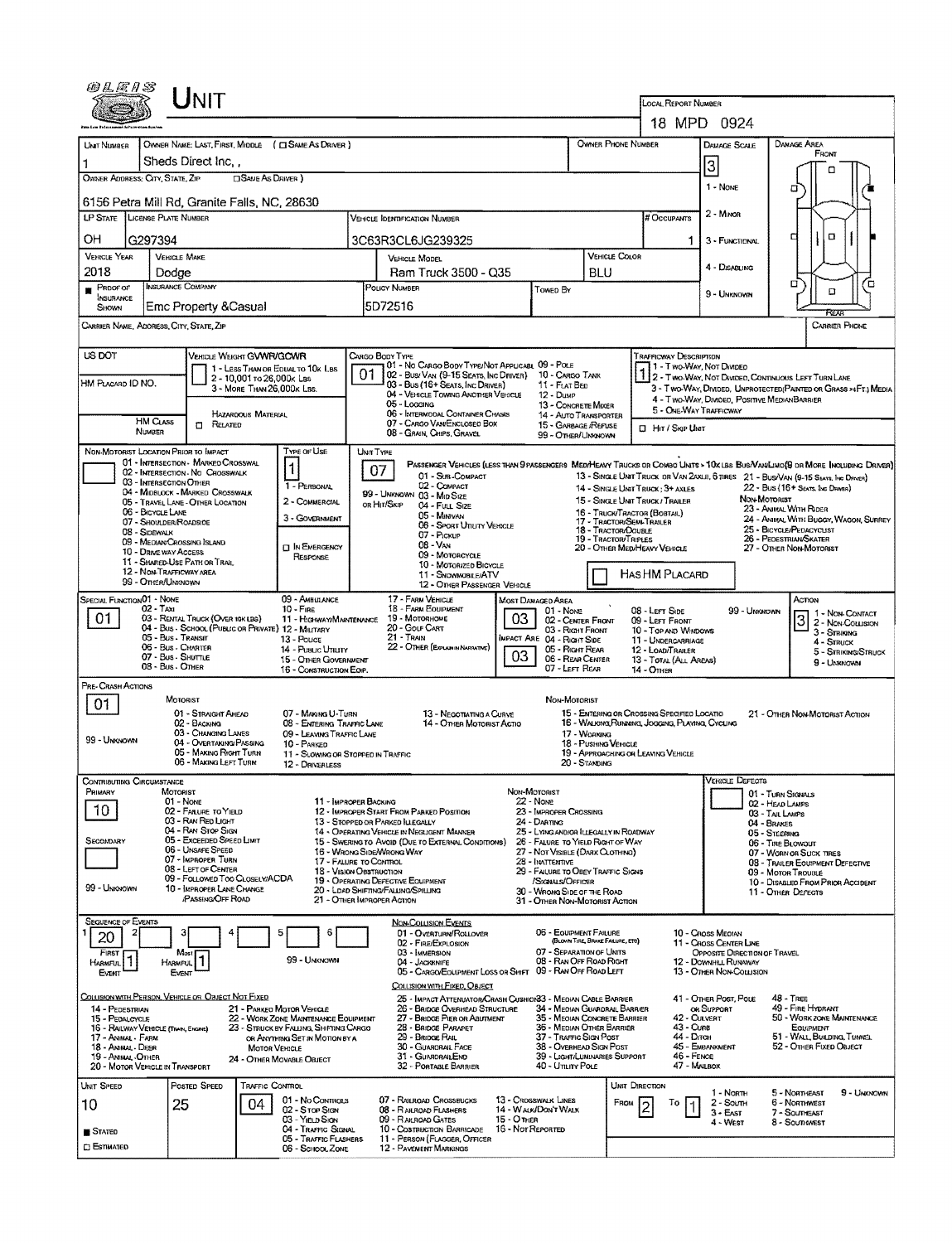| OLENS                                                                 |                                             | Unit                                                                                    |                            |                                                                                |                                                                                                                               |                                                                                                  |                                                        |                                  |                                                                             |                                  |                |                                                                                                                        |                                                              |                                      |                                                                   |                                                                                                                              |  |  |  |
|-----------------------------------------------------------------------|---------------------------------------------|-----------------------------------------------------------------------------------------|----------------------------|--------------------------------------------------------------------------------|-------------------------------------------------------------------------------------------------------------------------------|--------------------------------------------------------------------------------------------------|--------------------------------------------------------|----------------------------------|-----------------------------------------------------------------------------|----------------------------------|----------------|------------------------------------------------------------------------------------------------------------------------|--------------------------------------------------------------|--------------------------------------|-------------------------------------------------------------------|------------------------------------------------------------------------------------------------------------------------------|--|--|--|
|                                                                       |                                             |                                                                                         |                            |                                                                                |                                                                                                                               |                                                                                                  |                                                        |                                  |                                                                             |                                  |                |                                                                                                                        | LOCAL REPORT NUMBER<br>18 MPD 0924                           |                                      |                                                                   |                                                                                                                              |  |  |  |
|                                                                       |                                             |                                                                                         |                            |                                                                                |                                                                                                                               |                                                                                                  |                                                        |                                  |                                                                             |                                  |                |                                                                                                                        |                                                              |                                      |                                                                   |                                                                                                                              |  |  |  |
| UMT NUMBER                                                            |                                             |                                                                                         |                            | OWNER NAME: LAST, FIRST, MIDDLE ( E SAME AS DRIVER )                           |                                                                                                                               |                                                                                                  |                                                        |                                  |                                                                             | OWNER PHONE NUMBER               |                |                                                                                                                        | <b>DAMAGE SCALE</b>                                          |                                      | <b>DAMAGE AREA</b><br>FRONT                                       |                                                                                                                              |  |  |  |
| OWNER ADDRESS: CITY, STATE, ZIP                                       |                                             | Adkins, Ryan, J                                                                         | <b>CISAME AS DRIVER</b> )  |                                                                                |                                                                                                                               |                                                                                                  | 216-256-4892                                           |                                  |                                                                             |                                  |                |                                                                                                                        | $\mathbf{3}$                                                 |                                      |                                                                   |                                                                                                                              |  |  |  |
|                                                                       |                                             |                                                                                         |                            |                                                                                |                                                                                                                               |                                                                                                  |                                                        |                                  |                                                                             |                                  |                |                                                                                                                        | 1 - None                                                     |                                      |                                                                   |                                                                                                                              |  |  |  |
| 3983 Grafton Rd, Brunswick, OH, 44212<br><b>LP STATE</b>              | <b>LICENSE PLATE NUMBER</b>                 |                                                                                         |                            |                                                                                |                                                                                                                               |                                                                                                  | <b>VEHICLE IDENTIFICATION NUMBER</b>                   |                                  |                                                                             |                                  |                |                                                                                                                        | 2 - Minor                                                    |                                      |                                                                   |                                                                                                                              |  |  |  |
| OН                                                                    | <b>HBK3565</b>                              |                                                                                         |                            |                                                                                |                                                                                                                               | 1C3CCCBB6FN533295                                                                                |                                                        |                                  |                                                                             |                                  |                | ı                                                                                                                      | 3 - FUNCTIONAL                                               |                                      | O                                                                 |                                                                                                                              |  |  |  |
| <b>VEHICLE YEAR</b>                                                   | <b>VEHICLE MAKE</b>                         |                                                                                         |                            |                                                                                |                                                                                                                               | VEHICLE COLOR<br>VEHICLE MODEL                                                                   |                                                        |                                  |                                                                             |                                  |                |                                                                                                                        |                                                              |                                      |                                                                   |                                                                                                                              |  |  |  |
| 2015                                                                  | Chrysler                                    |                                                                                         |                            | Other                                                                          |                                                                                                                               |                                                                                                  |                                                        | GRY                              |                                                                             |                                  | 4 - Disabung   |                                                                                                                        |                                                              |                                      |                                                                   |                                                                                                                              |  |  |  |
| PROOF OF<br><b>INSURANCE</b>                                          |                                             | <b>INSURANCE COMPANY</b>                                                                |                            | POLICY NUMBER                                                                  |                                                                                                                               |                                                                                                  | <b>TOWED BY</b>                                        |                                  |                                                                             |                                  | 9 - UNKNOWN    |                                                                                                                        | σ<br>α                                                       | ้ต                                   |                                                                   |                                                                                                                              |  |  |  |
| SHOWN                                                                 | Progressive                                 |                                                                                         |                            |                                                                                |                                                                                                                               | 904785081                                                                                        |                                                        |                                  |                                                                             |                                  |                |                                                                                                                        |                                                              |                                      | ਸਟਨਸ                                                              |                                                                                                                              |  |  |  |
| CARRIER NAME, ADDRESS, CITY, STATE, ZIP                               |                                             |                                                                                         |                            |                                                                                |                                                                                                                               |                                                                                                  |                                                        |                                  |                                                                             |                                  |                |                                                                                                                        |                                                              |                                      |                                                                   | CARRIER PHONE                                                                                                                |  |  |  |
| US DOT                                                                |                                             | VEHICLE WEIGHT GVWR/GCWR                                                                |                            |                                                                                |                                                                                                                               | CARGO BODY TYPE<br>01 - No CARGO BODY TYPE/NOT APPLICABL 09 - POLE                               |                                                        |                                  |                                                                             |                                  |                | TRAFFICWAY DESCRIPTION                                                                                                 | 1 - Two-Way, Not Divided                                     |                                      |                                                                   |                                                                                                                              |  |  |  |
| HM PLACARD ID NO.                                                     |                                             |                                                                                         | 2 - 10,001 to 26,000k Las  | 1 - LESS THAN OR EQUAL TO 10K LBS                                              | 01                                                                                                                            | 02 - Bus/ Van (9-15 Seats, Inc Driver)<br>03 - Bus (16+ SEATS, INC DRIVER)                       |                                                        |                                  | 10 - Cargo TANK<br>11 - FLAT BED                                            |                                  |                | 1 2 - I WO-WAY, I'VOI LOWDED, CONTINUOUS LEFT TURN LANE                                                                |                                                              |                                      |                                                                   |                                                                                                                              |  |  |  |
|                                                                       |                                             |                                                                                         | 3 - MORE THAN 26,000K LBS. |                                                                                |                                                                                                                               | 04 - VEHICLE TOWING ANOTHER VEHICLE<br>05 - Logging                                              |                                                        |                                  | 12 - Duup<br>13 - CONCRETE MIXER                                            |                                  |                |                                                                                                                        | 4 - Two-WAY, DIMDED, POSITIVE MEDIANBARRIER                  |                                      |                                                                   | 3 - Two-Way, Divided, UNPROTECTED (PAINTED OR GRASS > <ft.) media<="" td=""></ft.)>                                          |  |  |  |
|                                                                       | HM CLASS                                    | RELATED<br>$\Box$                                                                       | Hazardous Material         |                                                                                |                                                                                                                               | 06 - INTERMODAL CONTAINER CHASIS<br>07 - CARGO VAN/ENCLOSED BOX                                  |                                                        |                                  | <b>14 - Auto TRANSPORTER</b><br>15 - GARBAGE /REFUSE                        |                                  |                | 5 - ONE-WAY TRAFFICWAY<br><b>D</b> Hit / Skip Unit                                                                     |                                                              |                                      |                                                                   |                                                                                                                              |  |  |  |
|                                                                       | NUMBER                                      |                                                                                         |                            |                                                                                |                                                                                                                               | 08 - GRAIN, CHIPS, GRAVEL                                                                        |                                                        |                                  | 99 - OTHER/UNKNOWN                                                          |                                  |                |                                                                                                                        |                                                              |                                      |                                                                   |                                                                                                                              |  |  |  |
| NON-MOTORIST LOCATION PRIOR TO IMPACT                                 |                                             | 01 - INTERSECTION - MARKED CROSSWAL                                                     |                            | <b>Type or Use</b><br>1                                                        | UNIT TYPE                                                                                                                     |                                                                                                  |                                                        |                                  |                                                                             |                                  |                |                                                                                                                        |                                                              |                                      |                                                                   | PASSENGER VEHICLES (LESS THAN 9 PASSENGERS MEDIMEAVY TRUCKS OR COMBO UNITS > 10K LBS BUS/VAWLIMO(9 OR MORE INCLUDING DRIVER) |  |  |  |
|                                                                       | 03 - INTERSECTION OTHER                     | 02 - INTERSECTION - NO CROSSWALK                                                        |                            | 1 - PERSONAL                                                                   | 03                                                                                                                            | 01 - Sub-COMPACT<br>02 - COMPACT                                                                 |                                                        |                                  |                                                                             |                                  |                | 13 - SINGLE UNIT TRUCK OR VAN 2AXLE, 6 TIRES 21 - BUS/VAN (9-15 SEATS, INC DRIVER)<br>14 - SINGLE UNIT TRUCK: 3+ AXLES |                                                              |                                      |                                                                   |                                                                                                                              |  |  |  |
|                                                                       |                                             | 04 - MIDBLOCK - MARKEO CROSSWALK<br>05 - TRAVEL LANE - OTHER LOCATION                   |                            | 2 - COMMERCIAL                                                                 | 99 - UNKNOWN 03 - MID SIZE<br>OR HIT/SKIP<br>04 - Fuu, Size                                                                   |                                                                                                  |                                                        |                                  |                                                                             |                                  |                | 22 - Bus (16+ Seate, Inc Driver)<br>NON-MOTORIST<br>15 - SINGLE UNIT TRUCK/ TRAILER<br>23 - Animal With Rider          |                                                              |                                      |                                                                   |                                                                                                                              |  |  |  |
|                                                                       | 06 - BICYCLE LANE<br>07 - SHOULDER/ROADSIDE |                                                                                         |                            | 3 - Government                                                                 | 16 - TRUCK/TRACTOR (BOBTAIL)<br>05 - Minivan<br>17 - TRACTOR/SEMI-TRALER<br>06 - SPORT UTILITY VEHICLE<br>18 - TRACTOR/DOUBLE |                                                                                                  |                                                        |                                  |                                                                             |                                  |                |                                                                                                                        |                                                              |                                      | 24 - ANHAM. WITH BUGGY, WAGON, SURREY<br>25 - BICYCLE/PEDACYCLIST |                                                                                                                              |  |  |  |
|                                                                       | 08 - Sidewalk<br>10 - DRIVE WAY ACCESS      | 09 - MEDIAN CROSSING ISLAND                                                             |                            | <b>DIN EMERGENCY</b>                                                           | 07 - Pickup<br>08 - VAN                                                                                                       |                                                                                                  |                                                        |                                  |                                                                             | 19 - Tractor/Triples             |                | 20 - OTHER MEDIHEAVY VEHICLE                                                                                           |                                                              |                                      | 26 - PEDESTRIAN/SKATER<br>27 - OTHER NON-MOTORIST                 |                                                                                                                              |  |  |  |
|                                                                       | 12 - NON-TRAFFICWAY AREA                    | 11 - SHARED-USE PATH OR TRAIL                                                           |                            | RESPONSE                                                                       | 09 - MOTORCYCLE<br>10 - MOTORIZED BICYCLE<br>11 - SNOWMOBILE/ATV                                                              |                                                                                                  |                                                        |                                  |                                                                             |                                  |                | <b>HASHM PLACARD</b>                                                                                                   |                                                              |                                      |                                                                   |                                                                                                                              |  |  |  |
|                                                                       | 99 - OTHER/UNKNOWN                          |                                                                                         |                            |                                                                                |                                                                                                                               | 12 - OTHER PASSENGER VEHICLE                                                                     |                                                        |                                  |                                                                             |                                  |                |                                                                                                                        |                                                              |                                      |                                                                   |                                                                                                                              |  |  |  |
| SPECIAL FUNCTION01 - NONE                                             | $02 - T_Ax_1$                               |                                                                                         |                            | 09 - AMBULANCE<br>$10 -$ Fire                                                  |                                                                                                                               | 17 - FARM VEHICLE<br>18 - FARM EQUIPMENT                                                         |                                                        | <b>MOST DAMAGED AREA</b>         | 01 NONE                                                                     |                                  |                | 08 - LEFT SIDE                                                                                                         |                                                              | 99 - UNGJOWN                         | Астом                                                             | 1 - NON-CONTACT                                                                                                              |  |  |  |
| 01                                                                    |                                             | 03 - RENTAL TRUCK (OVER 10K LBS)<br>04 - Bus - School (Public or Private) 12 - Military |                            | 11 - HIGHWAY/MAINTENANCE                                                       |                                                                                                                               | 19 - MOTORHOME<br>20 - GOLF CART                                                                 |                                                        | 09                               | 02 - CENTER FRONT<br>03 - Right Front                                       |                                  |                | 09 - LEFT FRONT<br>10 - TOP AND WINDOWS                                                                                |                                                              |                                      | $4\frac{1}{2}$ - Non-Collision<br>3 - Struking                    |                                                                                                                              |  |  |  |
|                                                                       | 05 - BUS - TRANSIT<br>06 - Bus - CHARTER    |                                                                                         |                            | 13 - Pouce<br>14 - Pusuc Unury                                                 |                                                                                                                               | $21 -$ TRAIN<br>22 - OTHER (EXPLAIN IN NASRATIVE)                                                |                                                        | 09                               | <b>IMPACT ARE 04 - RIGHT SIDE</b><br>05 - Right Rear                        |                                  |                | 11 - UNDERCARRIAGE<br>12 - LOAD/TRAILER                                                                                |                                                              |                                      | 4 - STRUCK                                                        | 5 - Striking/Struck                                                                                                          |  |  |  |
|                                                                       | 07 - Bus - SHUTTLE<br>08 - Bus - OTHER      |                                                                                         |                            | 15 - OTHER GOVERNMENT<br>16 - CONSTRUCTION EOIP.                               |                                                                                                                               |                                                                                                  |                                                        |                                  | 06 - REAR CENTER<br>07 - LEFT REAR                                          |                                  |                | 13 - TOTAL (ALL AREAS)<br>14 - OTHER                                                                                   |                                                              |                                      | 9 - Unknown                                                       |                                                                                                                              |  |  |  |
| PRE- CRASH ACTIONS                                                    |                                             |                                                                                         |                            |                                                                                |                                                                                                                               |                                                                                                  |                                                        |                                  |                                                                             |                                  |                |                                                                                                                        |                                                              |                                      |                                                                   |                                                                                                                              |  |  |  |
| 01                                                                    |                                             | <b>MOTORIST</b><br>01 - STRAIGHT AHEAD                                                  |                            | 07 - MAKING U-TURN                                                             |                                                                                                                               |                                                                                                  | 13 - NEGOTIATING A CURVE                               |                                  | NON-MOTORIST                                                                |                                  |                | 15 - ENTERING OR CROSSING SPECIFIED LOCATIO                                                                            |                                                              |                                      | 21 - OTHER NON-MOTORIST ACTION                                    |                                                                                                                              |  |  |  |
| 99 - Unknown                                                          |                                             | 02 - BACKING<br>03 - CHANGING LANES                                                     |                            | 08 - ENTERING TRAFFIC LANE<br>09 - LEAVING TRAFFIC LANE                        |                                                                                                                               | 14 - OTHER MOTORIST ACTIO<br>17 - WORKING                                                        |                                                        |                                  |                                                                             |                                  |                | 16 - WALKING RUNNING, JOGGING, PLAYING, CYCLING                                                                        |                                                              |                                      |                                                                   |                                                                                                                              |  |  |  |
|                                                                       |                                             | 04 - OVERTAKING/PASSING<br>05 - MAKING RIGHT TURN<br>06 - MAKING LEFT TURN              |                            | 10 - PARKED<br>11 - SLOWING OR STOPPED IN TRAFFIC                              |                                                                                                                               |                                                                                                  |                                                        |                                  |                                                                             | 18 - PUSHING VEHICLE             |                | 19 - APPROACHING OR LEAVING VEHICLE                                                                                    |                                                              |                                      |                                                                   |                                                                                                                              |  |  |  |
| <b>CONTRIBUTING CIRCUMSTANCE</b>                                      |                                             |                                                                                         |                            | 12 - DRIVERLESS                                                                |                                                                                                                               |                                                                                                  |                                                        |                                  |                                                                             | 20 - STANDING                    |                |                                                                                                                        | VEHICLE DEFECTS                                              |                                      |                                                                   |                                                                                                                              |  |  |  |
| PRIMARY                                                               | MOTORIST                                    | $01 - None$                                                                             |                            | 11 - IMPROPER BACKING                                                          |                                                                                                                               |                                                                                                  |                                                        | Non-Motorist<br>22 - Nove        |                                                                             |                                  |                |                                                                                                                        |                                                              | 01 - TURN SIGNALS<br>02 - HEAD LAMPS |                                                                   |                                                                                                                              |  |  |  |
| 01                                                                    |                                             | 02 - FAILURE TO YIELD<br>03 - RAN RED LIGHT                                             |                            |                                                                                |                                                                                                                               | 12 - IMPROPER START FROM PARKED POSITION<br>13 - STOPPED OR PARKED ILLEGALLY                     |                                                        |                                  | 23 - IMPROPER CROSSING<br>24 - DARTING                                      |                                  |                |                                                                                                                        |                                                              | 03 - TAIL LAMPS<br>04 - BRAKES       |                                                                   |                                                                                                                              |  |  |  |
| Secondary                                                             |                                             | 04 - RAN STOP SIGN<br>05 - Exceeded Speed Limit                                         |                            |                                                                                |                                                                                                                               | 14 - OPERATING VEHICLE IN NEGLIGENT MANNER<br>15 - Swering to Avoid (Due to External Conditions) |                                                        |                                  | 25 - LYING AND/OR ILLEGALLY IN ROADWAY<br>26 - FALURE TO YIELD RIGHT OF WAY |                                  |                |                                                                                                                        |                                                              | 05 - STEERING<br>06 - TIRE BLOWOUT   |                                                                   |                                                                                                                              |  |  |  |
|                                                                       |                                             | 06 - UNSAFE SPEED<br>07 - IMPROPER TURN                                                 |                            | 17 - FALURE TO CONTROL                                                         |                                                                                                                               | 16 - Wrong Side/Wrong Way                                                                        | 27 - NOT VISIBLE (DARK CLOTHING)<br>28 - INATTENTIVE   |                                  |                                                                             |                                  |                |                                                                                                                        | 07 - WORN OR SLICK TIRES<br>08 - TRAILER EQUIPMENT DEFECTIVE |                                      |                                                                   |                                                                                                                              |  |  |  |
|                                                                       |                                             | 08 - LEFT OF CENTER<br>09 - FOLLOWED TOO CLOSELY/ACDA                                   |                            | 18 - VISION OBSTRUCTION                                                        |                                                                                                                               | 19 - OPERATING DEFECTIVE EQUIPMENT                                                               | 29 - FAILURE TO OBEY TRAFFIC SIGNS<br>/SIGNALS/OFFICER |                                  |                                                                             |                                  |                |                                                                                                                        | 09 - Motor Trouble<br>10 - DISABLED FROM PRIOR ACCIDENT      |                                      |                                                                   |                                                                                                                              |  |  |  |
| 99 - UNKNOWN                                                          |                                             | 10 - IMPROPER LANE CHANGE<br>/PASSING/OFF ROAD                                          |                            |                                                                                |                                                                                                                               | 20 - LOAD SHIFTING/FALLING/SPILLING<br>21 - OTHER IMPROPER ACTION                                |                                                        |                                  | 30 - Wrong Stoe of the Road<br>31 - OTHER NON-MOTORIST ACTION               |                                  |                |                                                                                                                        |                                                              |                                      | 11 - OTHER DEFECTS                                                |                                                                                                                              |  |  |  |
| <b>SEQUENCE OF EVENTS</b>                                             |                                             |                                                                                         |                            |                                                                                |                                                                                                                               | <b>NON-COLLISION EVENTS</b>                                                                      |                                                        |                                  |                                                                             |                                  |                |                                                                                                                        |                                                              |                                      |                                                                   |                                                                                                                              |  |  |  |
| 20                                                                    |                                             |                                                                                         |                            | 6                                                                              |                                                                                                                               | 01 - OVERTURN/ROLLOVER<br>02 - FIRE/EXPLOSION                                                    |                                                        |                                  | 06 - EQUIPMENT FAILURE                                                      | (BLOWN TIRE, BRANE FARAIRE, ETC) |                |                                                                                                                        | 10 - CROSS MEDIAN<br>11 - CROSS CEMER LINE                   |                                      |                                                                   |                                                                                                                              |  |  |  |
| FIRST<br>Harmful                                                      | <b>HARMFUL</b>                              |                                                                                         |                            | 99 - UNKNOWN                                                                   |                                                                                                                               | 03 - IMMERSION<br>04 - JACKKNIFE                                                                 |                                                        |                                  | 07 - SEPARATION OF UNITS<br>08 - RAN OFF ROAD RIGHT                         |                                  |                |                                                                                                                        | <b>OPPOSITE DIRECTION OF TRAVEL</b><br>12 - DOWNHILL RUNAWAY |                                      |                                                                   |                                                                                                                              |  |  |  |
| Event                                                                 |                                             | EVENT                                                                                   |                            |                                                                                |                                                                                                                               | 05 - CARGO/ECUIPMENT LOSS OR SHIFT 09 - RAN OFF ROAD LEFT<br>COLLISION WITH FIXED, OBJECT        |                                                        |                                  |                                                                             |                                  |                |                                                                                                                        | 13 - OTHER NON-COLLISION                                     |                                      |                                                                   |                                                                                                                              |  |  |  |
| COLLISION WITH PERSON, VEHICLE OR OBJECT NOT FIXED<br>14 - PEDESTRIAN |                                             |                                                                                         |                            | 21 - PARKED MOTOR VEHICLE                                                      |                                                                                                                               | 25 - IMPACT ATTENUATOR/CRASH CUSHION33 - MEDIAN CABLE BARRIER<br>26 - BRIDGE OVERHEAD STRUCTURE  |                                                        |                                  | 34 - MEDIAN GUARDRAIL BARRIER                                               |                                  |                |                                                                                                                        | 41 - Onger Post, Pole<br>OR SUPPORT                          |                                      | 48 - TREE<br>49 - FIRE HYDRANT                                    |                                                                                                                              |  |  |  |
| 15 - PEDALCYCLE<br>16 - RAILWAY VEHICLE (TRAIN, ENGINE)               |                                             |                                                                                         |                            | 22 - WORK ZONE MAINTENANCE EQUIPMENT<br>23 - STRUCK BY FALLING, SHIFTING CARGO |                                                                                                                               | 27 - BRIDGE PIER OR ABUTMENT<br>28 - BRIDGE PARAPET                                              |                                                        |                                  | 35 - Median Concrete Barrier<br>36 - Median Other Barrier                   |                                  |                | 42 - CULVERT<br>43 - CURB                                                                                              |                                                              |                                      | 50 - WORK ZONE MAINTENANCE<br>EQUIPMENT                           |                                                                                                                              |  |  |  |
| 17 - ANIMAL - FARM<br>18 - Animal - Deer                              |                                             |                                                                                         | <b>MOTOR VEHICLE</b>       | OR ANYTHING SET IN MOTION BY A                                                 |                                                                                                                               | 29 - BRIDGE RAIL<br>30 - GUARDRAIL FACE                                                          |                                                        |                                  | 37 - Traffic Sign Post<br>38 - Overhead Sign Post                           |                                  |                | 44 - Олтон                                                                                                             | 45 - EMBANKMENT                                              |                                      | 51 - WALL BUILDING, TUNNEL<br>52 - OTHER FIXED OBJECT             |                                                                                                                              |  |  |  |
| 19 - ANIMAL OTHER<br>20 - MOTOR VEHICLE IN TRANSPORT                  |                                             |                                                                                         |                            | 24 ~ OTHER MOVABLE OBJECT                                                      |                                                                                                                               | 31 - GUARDRAILEND<br>32 - PORTABLE BARRIER                                                       |                                                        |                                  | 39 - Light/Luminaries Support<br>40 - Unury Pous                            |                                  |                | 46 - FENCE<br>47 - MALBOX                                                                                              |                                                              |                                      |                                                                   |                                                                                                                              |  |  |  |
| UNIT SPEED                                                            |                                             | POSTED SPEED                                                                            | <b>TRAFFIC CONTROL</b>     |                                                                                |                                                                                                                               |                                                                                                  |                                                        |                                  |                                                                             |                                  | UNIT DIRECTION |                                                                                                                        | 1 - Nonn                                                     |                                      | 5 - NORTHEAST                                                     | 9 - UNKNOWN                                                                                                                  |  |  |  |
| 10                                                                    | 25                                          |                                                                                         | 04                         | 01 - No CONTROLS<br>02 - S TOP SIGN                                            |                                                                                                                               | 07 - RALROAD CROSSBUCKS<br>08 - RAILROAD FLASHERS                                                |                                                        |                                  | 13 - CROSSWALK LINES<br>14 - WALK/DON'T WALK                                |                                  | FROM           | То                                                                                                                     | 2 - South<br>3 - East                                        |                                      | 6 - NORTHWEST<br>7 - SOUTHEAST                                    |                                                                                                                              |  |  |  |
| STATED                                                                |                                             |                                                                                         |                            | 03 - Yieun Sichi<br>04 - TRAFFIC SIGNAL                                        |                                                                                                                               | 09 - RAILROAD GATES<br>10 - COSTRUCTION BARRICADE                                                |                                                        | 15 - О тнев<br>16 - Not Reported |                                                                             |                                  |                |                                                                                                                        | 4 - West                                                     |                                      | 8 - Southwest                                                     |                                                                                                                              |  |  |  |
| <b>ESTIMATED</b>                                                      |                                             |                                                                                         |                            | 05 - TRAFFIC FLASHERS<br>06 - School Zone                                      |                                                                                                                               | 11 - PERSON (FLAGGER, OFFICER<br><b>12 - PAVEMENT MARKINGS</b>                                   |                                                        |                                  |                                                                             |                                  |                |                                                                                                                        |                                                              |                                      |                                                                   |                                                                                                                              |  |  |  |